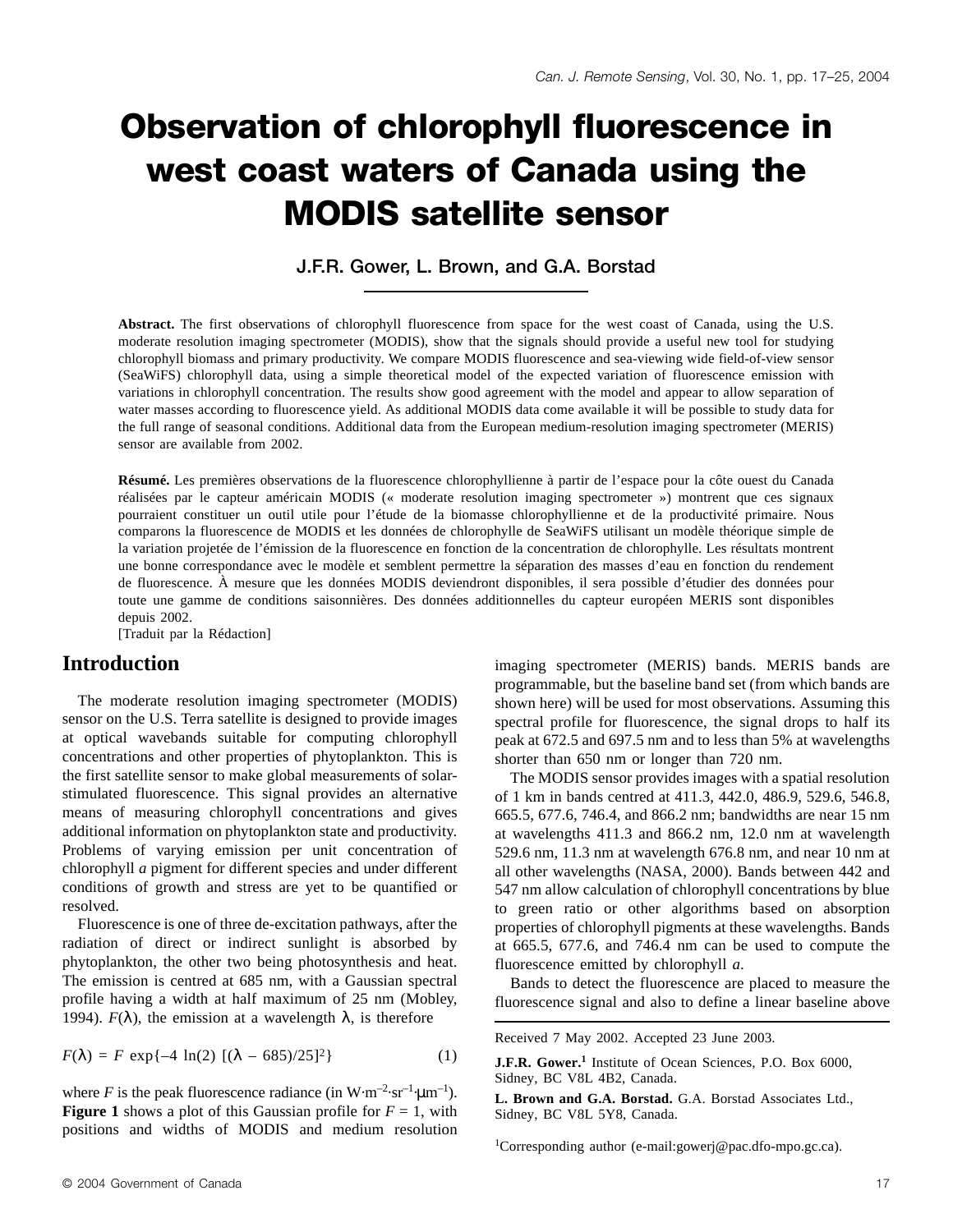

which the signal is measured. For MODIS, the baseline bands are centred at 665.5 and 746.4 nm. As shown in **Figure 1**, the 665.5 nm band will also contain some fluorescence signal. For the aforementioned theoretical band profile, relative signals due to fluorescence are 0.20 for the 665.5 nm band, 0.74 for the 676.8 nm band, and  $\leq 0.001$  for the 746.4 nm band. That is, the 676.8 nm band detects only 74% of the peak radiance of the fluorescence signal. The MODIS bands are defined by filters that do not have the perfectly sharp edges shown in **Figure 1**. The 676.8 nm band therefore had to be placed at this relatively short wavelength to avoid the effects of strong atmospheric absorption due to oxygen at wavelengths longer than 686.7 nm, also plotted in **Figure 1**. The reference band at 665.5 nm, which would ideally be outside the fluorescence range, should in fact detect 20% of the peak signal. This band was placed at this relatively long wavelength partly to avoid absorption bands, and partly to minimize the wavelength interval between the fluorescence, and one of the reference wavelengths. This improves the rejection of broadband interfering signals, such as atmospheric radiance.

The linear baseline fluorescence algorithm computes a fluorescence line height (FLH) radiance from the radiances  $L(\lambda_1)$ ,  $L(\lambda_2)$ , and  $L(\lambda_3)$  (in W·m<sup>-2</sup>·sr<sup>-1</sup>·µm<sup>-1</sup>), where  $\lambda_2$  is the "fluorescence" band, as

$$
FLH = L(\lambda_2) - kL(\lambda_1) - (1 - k)L(\lambda_3)
$$
 (2)

where  $k = (746.4 - 676.8)/(746.4 - 665.5) = 0.860$  for MODIS bands. The high value of *k* for MODIS means that the baseline radiance signal to be subtracted at 676.8 nm is mostly defined by the 665.5 nm band. Since this responds to 20% of the peak signal, and the measured fluorescence is only 74% of the peak, the formula shows that MODIS will be responding to only 57% of the actual fluorescence signal. We call this 0.57 the FLH reduction factor for MODIS. The FLH reduction factor for MERIS is 0.78.

The computed FLH will ideally use water-leaving radiance values in each of the three bands. However, derivation of these radiances implies accurate atmospheric correction. FLH can also be computed from the top-of-atmosphere radiances, which are the values initially computed from a satellite sensor (level 1 data) using instrument calibration information. In this case, an offset in fluorescence must be expected because of the effect on Equation (2) of the nonlinear change of atmospheric radiance with a change in wavelength. Also, absorption by the atmosphere is typically about 10% at wavelengths near 685 nm.

# **Expected fluorescence signal level in MODIS data**

The amount of emitted signal is expected to vary with variation in the chlorophyll *a* pigment concentration, but is also expected to be affected by photoinhibition, phytoplankton species, and physiological state (Kiefer, 1973; Falkowski and Kiefer, 1985). We assume average illumination, species, and state conditions for a first estimate, though it should be noted that all cloud-free satellite images are taken under conditions of full sunlight, given the "near local noon" orbit of the TERRA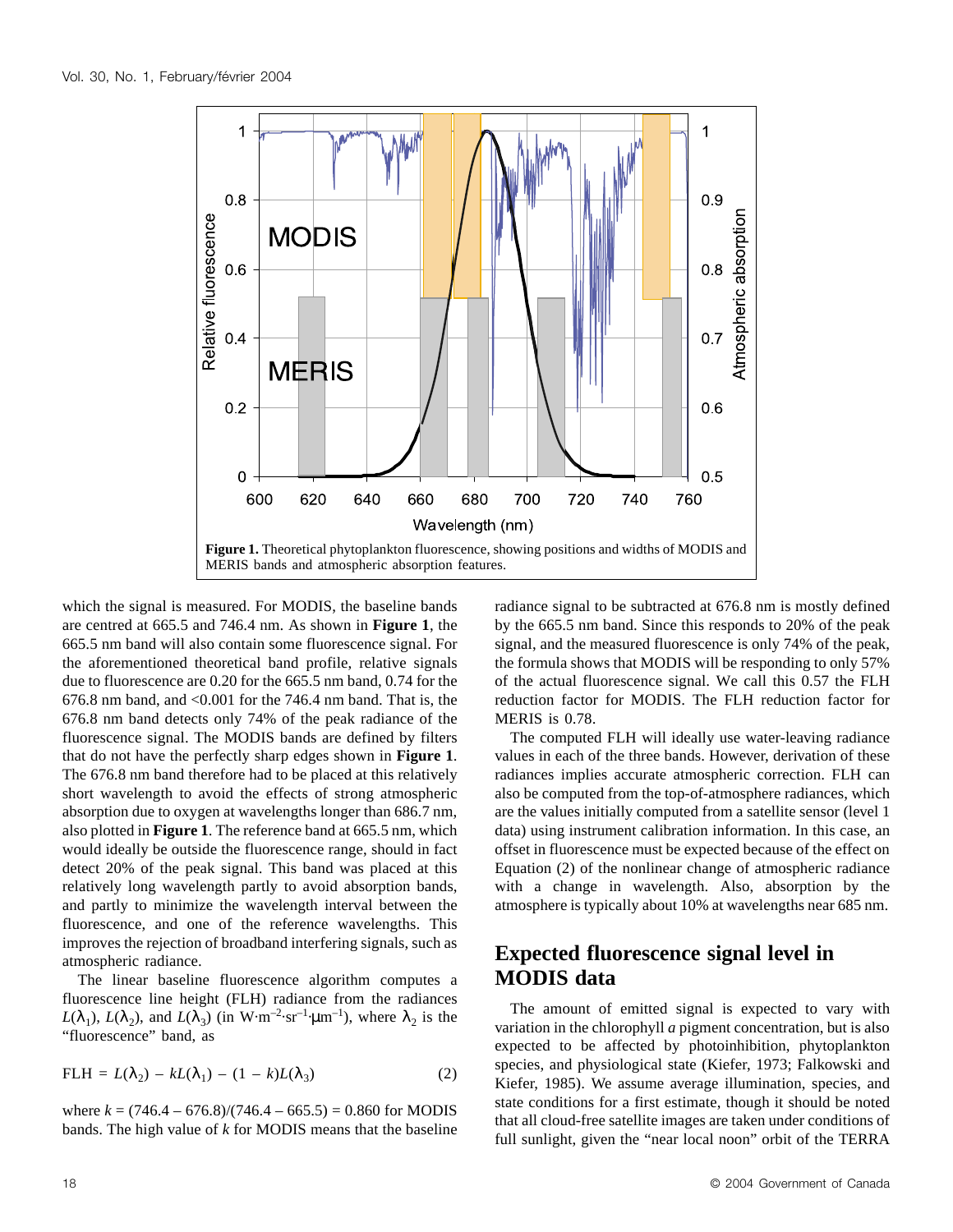satellite. A considerable amount of photoinhibition is therefore to be expected.

Peak fluorescence radiance *F* in Equation (1) varies with variation in the chlorophyll *a* pigment concentration, *C*. At low values of  $C$  (<0.01 mg·m<sup>-3</sup>) the fluorescence signal is limited by the absorption of water and increases linearly with an increase in *C*. The expected fluorescence emission (in  $W \cdot m^{-2} \cdot sr^{-1}$ )  $\mu$ m<sup>-1</sup>) for zenith sun and low atmospheric absorption, at a concentration  $C$  (in mg·m<sup>-3</sup>), based on an average of reported measurements (Gower, 1999), is

$$
F(C) = 0.15C \tag{3}
$$

At higher values of *C*, an increasing fraction of the stimulating and emitted fluorescence signals is absorbed by the phytoplankton itself, so an increase in phytoplankton concentration does not lead to a proportional increase in signal. Both the stimulating short-wave solar irradiance and the emitted fluorescence at 685 nm are absorbed. By analogy with the findings of Morel and Prieur (1977) and others, waterleaving radiance decreases as 1/*a*, where *a* is the total absorption. Equation (3) then becomes

$$
F(C) = 0.15C \, [a_w/(a_w + a_c C)] \tag{4}
$$

where  $a_w$  and  $a_c$  are the total of the absorptions (m<sup>-1</sup>) affecting the stimulating and emitted fluorescence radiation because of water and chlorophyll pigments, respectively. As a first approximation we take values for absorption of stimulating radiation (over the wavelength range 400–500 nm) by water and by a concentration  $C$  (mg·m<sup>-3</sup>) of chlorophyll pigments as 0.01 and 0.05*C* per metre, respectively, and of emitted fluorescence radiation (at 685 nm) by water and chlorophyll pigments as 0.486 and 0.05*C* per metre, respectively. Then  $a_w$  is 0.50 per metre, and  $a_c$  is 0.10*C* per metre. The expected fluorescence signal for a chlorophyll concentration *C* is then

$$
F(C) = 0.15C/(1 + 0.20C)
$$
\n(5)

**Figure 2** shows a plot of this relation. The increase of *F* with an increase in *C* is close to linear up to  $C = 0.5$  mg·m<sup>-3</sup>, but the rate of increase drops by a factor of 2 at  $C = 2$  and by a factor of 10 at  $C = 10$  mg·m<sup>-3</sup>. In a detailed study of solar-stimulated chlorophyll fluorescence, Babin et al. (1996) present a computed relation of *F* versus *C* that includes the average variation of fluorescence properties of natural populations with *C*. Their calculation is for a "moderate" PAR value, equivalent to about half the value for a zenith sun. When this difference is removed, the two curves are in close agreement (**Figure 2**).

As noted earlier in the paper, fluorescence is ideally computed from atmospherically corrected water-leaving radiances (level 2 data). As shown later in the paper, however, there may be problems in making these corrections, and the simple alternative exists of computing fluorescence from level 1 (top-of-atmosphere) radiances, relying on the linear baseline fluorescence calculation to reduce the contribution of the (relatively high) atmospheric radiance to an acceptably small error. Level 1 fluorescence will be low by about 10% because of the diffuse attenuation of the atmosphere near 685 nm.

Also, the atmospheric radiance must be expected to introduce an offset, depending on the spectral properties of this radiance near 685 nm and the wavelengths used in the calculation. The magnitude and spectral properties of the radiance are expected to vary with aerosol loading of the atmosphere. For a clear atmosphere in which Rayleigh scattering is dominant, the expected offset for a solar elevation of 90 $^{\circ}$  and the MODIS bandset is  $-0.165 \text{ W} \cdot \text{m}^{-2} \cdot \text{sr}^{-1} \cdot \text{µ} \cdot \text{m}^{-1}$ . For the MERIS bandset, the offset is  $-0.063 \text{ W} \cdot \text{m}^{-2} \cdot \text{sr}^{-1} \cdot \text{µ} \cdot \text{m}^{-1}$ , a smaller value, since the three bands used are closer together. In both cases the offsets are relatively small and should vary smoothly over scenes about 1000 km across. Offsets are due to almost equal contributions from curvature of the spectra of the sun and of the Rayleigh scattering.



**Figure 2.** Fluorescence curves, predicted according to Equation (5) (solid line) and Babin et al. (1996) (broken line) and plotted on logarithmic (A) and linear (B) scales. The Babin et al. curve is scaled up by a factor of 2 to adjust for high-sun conditions.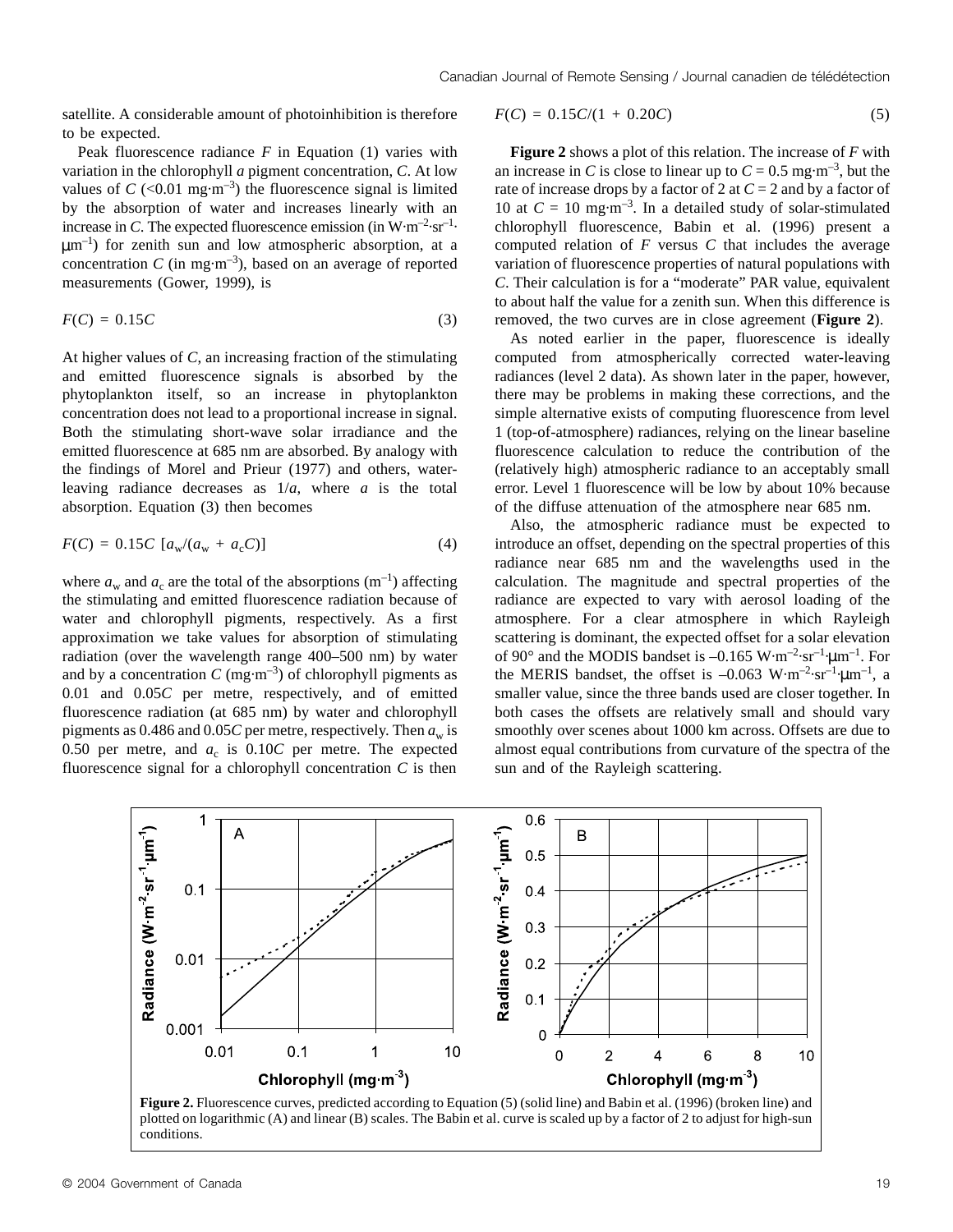## **Chlorophyll fluorescence observed with MODIS**

**Figure 3** shows data from 22 September 2000 for the Vancouver Island area. Here, we expect oceanic conditions offshore, and surface outflow of fresh water from the Fraser and other rivers creates an estuarine environment in coastal waters sheltered by Vancouver Island. Outflow south and north of the island spreads low-salinity water containing significant levels of dissolved organic material (case 2 optical conditions; Morel and Prieur, 1977) onto the adjacent continental shelf.

Each image shows a single parameter, displayed with a pseudocolour scale increasing from blue to red. Images are navigated using in-house software that uses the position information embedded in the National Aeronautics and Atmospheric Administration (NASA) hierarchical data format (HDF) data files and takes account of the multiple-sensor, "whisk-broom" scanning. **Figure 3A** shows the NASA fluorescence product in the early level 2 data (NASA, 2000).

The resolution of this product has been degraded to 5 km by NASA to improve the signal-to-noise ratio and suppress striping. Unfortunately, this also suppresses finer scale features. **Figure 3B** shows the result of computing the fluorescence signal from the 665.5, 676.8, and 746.4 nm radiances in the level 1 product. This gives improved spatial resolution compared with that of the degraded level 2 product, but striping masks some of the more subtle features. **Figure 3C** shows the result of empirical destriping, using a reference area of relatively clear water.

**Figure 3C** shows improved spatial resolution compared with that of the NASA level 2 product available in 2002. The larger scale features in the two products are very similar, but the smoothing in the NASA product has blurred many of the smaller scale features. Also, significant low-fluorescence (dark blue) features appear, for example near the coast of Washington State and in Juan de Fuca Strait, which are not present in **Figure 3A**. To investigate the FLH images further, including



Island area. (A) NASA level 2 fluorescence product. (B) Fluorescence computed from level 1 before destriping. (C) Fluorescence in (B) after destriping.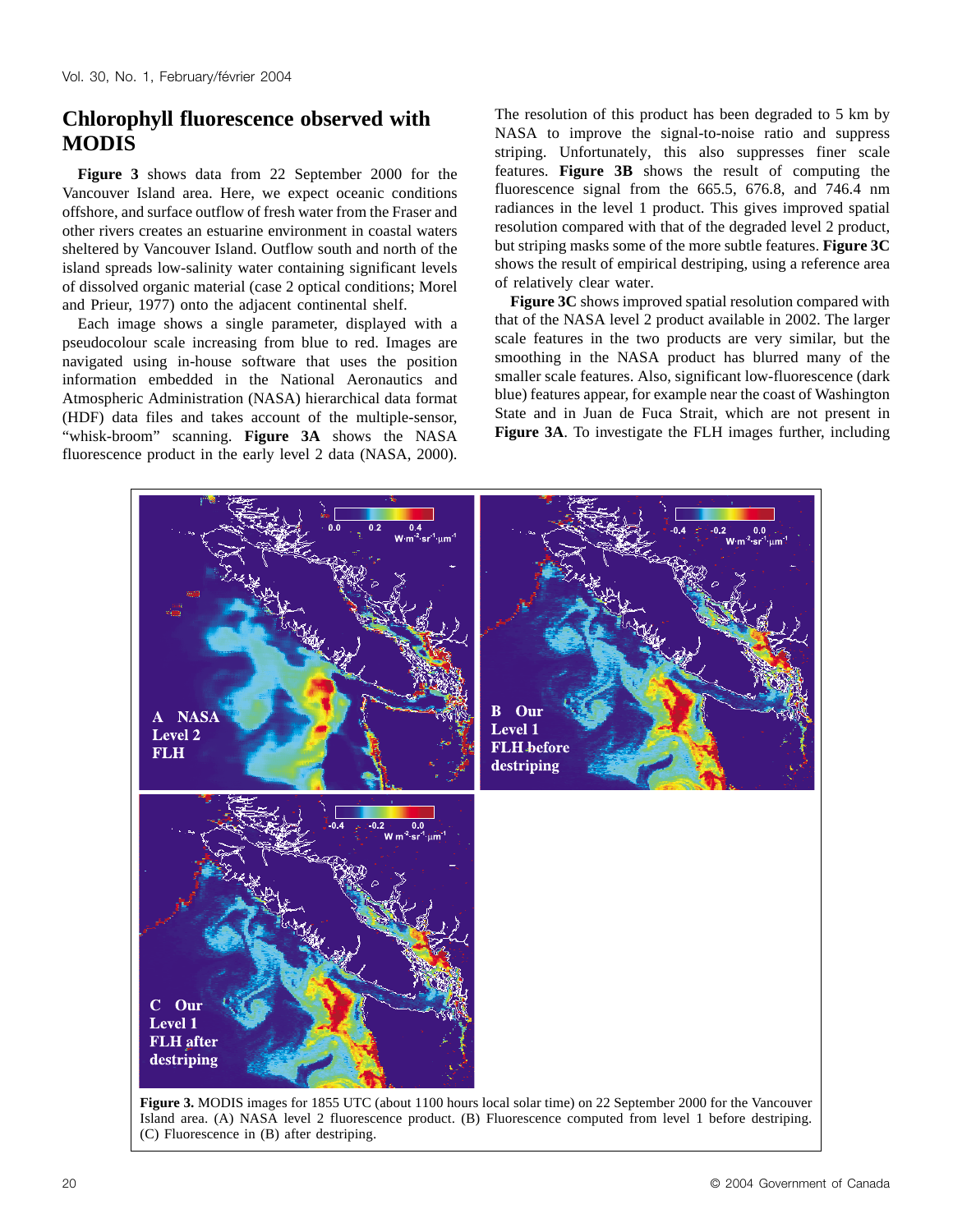these features, we now look at the individual bands of MODIS data used in the derivation of the fluorescence product.

The level 1 fluorescence image is produced from top-ofatmosphere radiance images at 665.5, 676.8, and 746.4 nm, which are shown in **Figures 4A**, **4B**, and **4C**, respectively. In each case the radiance values in these images are dominated by the atmospheric signal, which has a strong gradient across the scene, masking any water features.

**Figures 4D–4F** show the result of "flattening" or "detrending" by removing a mean gradient across the images (second-order polynomial in pixel number). The water-leaving radiance features in the 665.5 and 676.8 nm bands now match many of the features in the fluorescence image in **Figure 3C**. In contrast, the 746.4 nm band shows no water features off the coast of Vancouver Island, though the core of the Fraser River plume is visible. This is as expected from **Figure 1** if a significant fraction of water-leaving radiance in the 665.5 nm and 676.8 nm bands is from chlorophyll fluorescence. In fact, however, a water-leaving radiance signal must be expected over a wide range of wavelengths owing to the optical backscattering that accompanies elevated phytoplankton densities. This signal could also be significant at 665.5 and 676.8 nm but would be much reduced at 746.4 nm, where water absorption is higher (Pope and Fry, 1997).

The 746.4 nm band shows several areas that can be interpreted as having high atmospheric radiance, including some small cloud patches and larger areas that may be due to variation of sun glint across the image. These same areas appear, more or less brightly, in **Figures 4D** and **4E**, which also show features due to changes in water-leaving radiance. **Figure 3C** is computed from the data in **Figures 4A**–**4C** using the FLH relation (Equation (2)), whose result is relatively insensitive to the gradients in atmospheric radiance shown in those figures. The advantage of this insensitivity is also demonstrated by the fact that in **Figure 3C** the size of the area affected by clouds near the Brooks Peninsula (top left of the images) is significantly reduced compared with that in **Figures 4D**–**4F**.

The features in **Figures 4D** and **4E** are similar to those in **Figure 3C**, with no sign of features that would explain the lowfluorescence area off the west coast of Washington State in **Figure 3A**. NASA acknowledges masking problems with the level 2 fluorescence data, which probably explains these features.

## **Discussion of the observed fluorescence signal**

We now compare the MODIS fluorescence data with chlorophyll data deduced from satellite imagery using the standard blue to green ratio (OC4 algorithm; O'Reilly et al., 1998). Data from MODIS itself would have the advantage of being exactly coincident in time; however, the level 2 oceancolour products downloaded from NASA for 22 September

lacked valid chlorophyll data at the time of this work in mid-2002.

**Figure 5** shows the sea-viewing wide field-of-view sensor (SeaWiFS) chlorophyll image for this day at 2100 UTC (coordinated universal time), about 2 h later than MODIS. The same water features are visible. The cloud off Brooks Peninsula has moved significantly to the southeast, with the cloud edge moving about 80 km in the 2 h. Surface winds measured by the coastal meteorological buoys show relatively light, variable winds at the surface  $(<3 \text{ m} \cdot \text{s}^{-1})$ , but the upper level winds must have been near  $10 \text{ m} \cdot \text{s}^{-1}$  to explain this movement. Close inspection shows that some water features have also moved appreciably (by 2–3 pixels) between the two scenes, implying water advection speeds of about  $0.3 \text{ m} \cdot \text{s}^{-1}$ .

In **Figure 6** we look for a relation between fluorescence and chlorophyll concentration of the form given by Equation (5) and shown in **Figure 2**. **Figure 6** shows a scatter diagram computed from pixels having valid data in the images shown in **Figures 3C** and **5**. The relation is apparent in the data and is fitted by Equation (5) after a shift of 0.46 W·m<sup>-2</sup>·sr<sup>-1</sup>· $\mu$ m<sup>-1</sup> of the MODIS points, which could be explained by the effect of atmospheric radiance on level 1 data. This shift is larger than the expected value given earlier in the paper of  $0.165 \,\mathrm{W} \cdot \mathrm{m}^{-2} \cdot \mathrm{sr}^{-1}$ . µm–1 for a Rayleigh-only atmosphere. It is of the expected sign, and the greater magnitude may be explained by the presence of aerosols and (or) by the fact that the Vancouver Island area is near the edge of the MODIS swath on this day. An adjustment of 0.92 has been made to the vertical scale to improve the fit. It was noted previously that the expected adjustment of Equation (5) would be by a factor 0.57 to take account of the reduced sensitivity of MODIS to fluorescence, owing to placement of the instrument's spectral bands. Effectively, we have adjusted Equation (5) by a factor 1.6 in fitting the scatter plot. This fit means that we are seeing 1.6 times the fluorescence signal predicted by Equation (5) and the MODIS FLH reduction factor.

The scatter of points about a mean relation will be partly due to errors in estimating either the fluorescence signal or the chlorophyll concentration. Slight additional scatter will be caused by the movement of water features in the 2 h between the MODIS and the SeaWiFS data. Significant scatter is expected from the variation of fluorescence yield with physiological state of the phytoplankton. This is an important variable whose measurement would allow satellite imagery to address new problems in primary production in marine and inland waters.

## **Chlorophyll fluorescence deficit**

**Figure 7** shows the result of mapping the fraction by which points fall above or below the relation in **Figure 6**. The points falling below the curve in **Figure 7** are coloured in the "warmer colours", yellow and red, making this a "fluorescence-deficit" image. The factor shown is (predicted – observed)/predicted. This is high in the area near the coast where the deficit is about 0.5, that is, fluorescence is less by this factor than that implied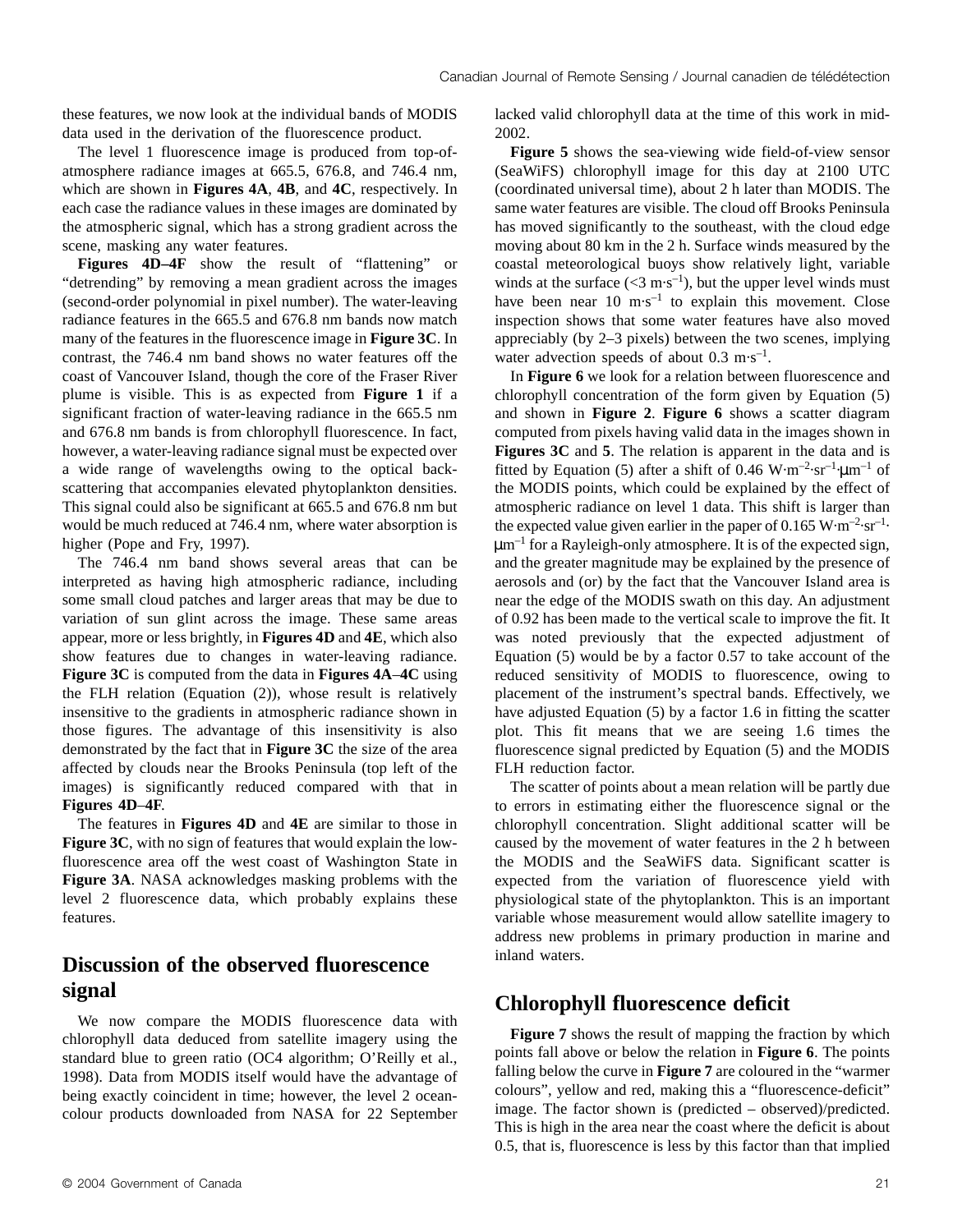

**Figure 4.** The individual MODIS bands used for deriving the FLH product in **Figure 3** before and after flattening.

by the fitted curve in **Figure 6**. Apparent filaments of high- and low-deficit water in the image correspond to movement of features between the two images.

The area near the coast, shown as "high deficit" in **Figure 7**, is the region of the buoyancy-driven Vancouver Island Coastal Current, where relatively fresh surface water flows alongshore from the mouth of Juan de Fuca Strait to the northwest past the Brooks Peninsula. This water mass is different in many ways from those farther offshore, or in the upwelling area off Juan de Fuca Strait and Washington State. Besides having a shallower,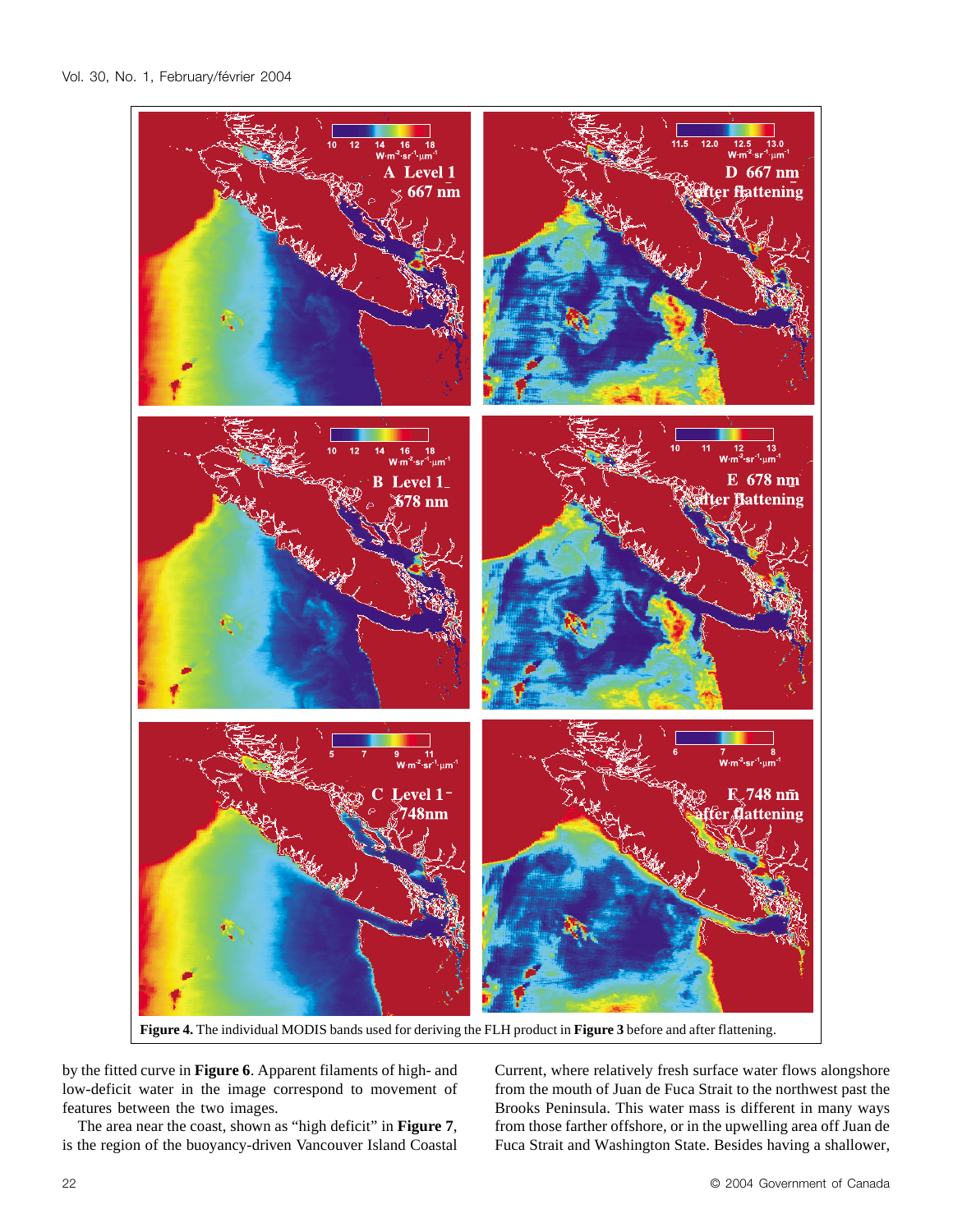



**Figure 6.** Scatter diagram of SeaWiFS chlorophyll values from **Figure 5** versus MODIS fluorescence from **Figure 3C**, shifted vertically  $+0.48 \text{ W}$ <sup>-2</sup>·sr<sup>-1</sup>·µm<sup>-1</sup>. The curve is Equation (5), scaled by 0.9 for best fit to the scatter plot. Most of the circled points with the largest fluorescence deficit are located in the Vancouver Island Coastal Current (shown in red in **Figure 7**).

more stratified surface layer, the surface water contains elevated levels of dissolved organic material, whose absorption (of the exciting radiation) would be expected to suppress

fluorescence. Fluorescence is an energy-dissipation process, and low fluorescence may also be an indication of rapid phytoplankton growth in which energy is used for photosynthesis rather than emitted as fluorescence. Further investigation of such deficit images is needed.

Also, caution is required in interpreting **Figure 7**, since there is a problem in SeaWiFS level 2 data for the Vancouver Island area, which manifests itself as negative radiances at 412 nm. Clearly such values are unrealistic and indicate an error, either in calibration or in the atmospheric correction. Improved chlorophyll data in case 2 waters should eventually be available from both SeaWiFS and MODIS. This problem is a subject of active research by NASA.

Assuming the chlorophyll data to be accurate, we expect to be able to fit some data in most MODIS images with a curve of the form of Equation (5), using a single radiance offset owing to use of level 1 data and a scaling factor to account for a mean value of solar illumination and fluorescence deficit. Other points will be expected to lie below or above this curve, where deficit values change. In **Figures 6** and **7** we have looked at relative variations in fluorescence deficit about a mean value that appears to be defined predominantly by offshore data. In future it should be possible to interpret the changes in fluorescence deficit by date and area to learn more about their relation to primary production.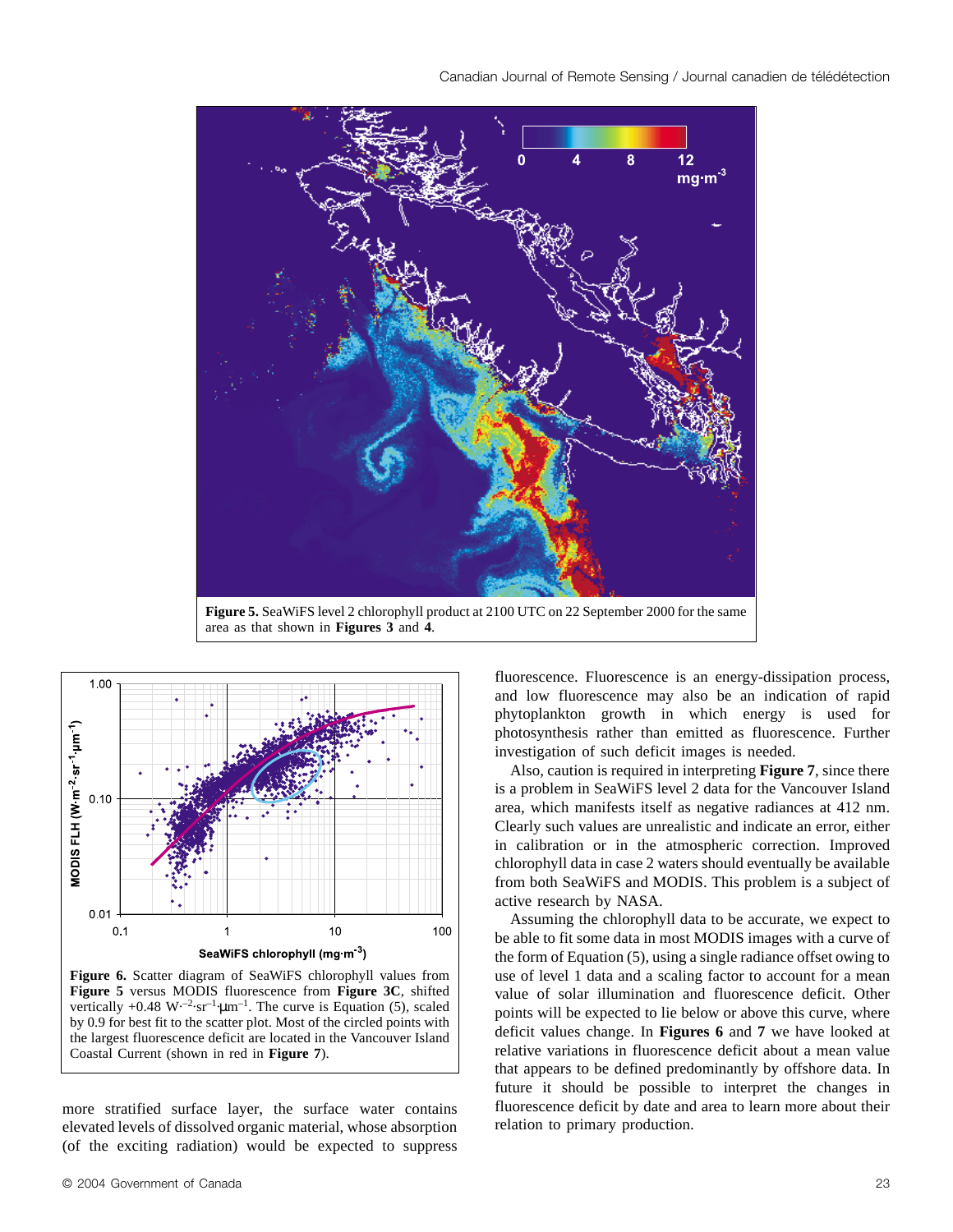

#### **Conclusions**

The MODIS fluorescence data show features in Canadian west coast waters that correspond to chlorophyll as observed by the blue-to-green algorithm method on SeaWiFS. The fluorescence gives added information for phytoplankton mapping and should increase the accuracy of user products. The fluorescence-deficit images show features related to other water mass differences, suggesting further uses for the data that need to be investigated. As with any new technique, the first results shown here suggest possibilities for product improvement, open new questions, and suggest future lines of work. The fluorescence deficit, or the related fluorescence yield, is an extremely important variable whose measurement will allow satellite imagery to address new problems related to primary production in marine and inland waters.

We note that more recent MODIS level 2 data from NASA include unsmoothed fluorescence products, which, as we show, should make the data significantly more useful, especially in coastal areas where finer scale features are expected.

## **Acknowledgements**

This work was funded by the Canadian Space Agency under the Earth Observation Applications Development Program

(EOADP), G.A. Borstad Associates Ltd., and Fisheries and Oceans Canada. We are grateful for corrections and useful comments from two anonymous referees.

## **References**

- Babin, M., Morel, A., and Gentili, B. 1996. Remote sensing of sea surface suninduced chlorophyll fluorescence: consequences of natural variations in the optical characteristics of phytoplankton and the quantum yield of chlorophyll *a* fluorescence. *International Journal of Remote Sensing*, Vol. 17, pp. 2417–2448.
- Falkowski, P.G., and Kiefer, D.A. 1985. Chlorophyll *a* fluorescence in phytoplankton, relationship to photosynthesis and biomass. *Journal of Plankton Research*, Vol. 7, pp. 715–731.
- Gower, J.F.R. 1999. Study of fluorescence-based chlorophyll *a* concentration algorithms for case 1 and case 2 waters. European Space Agency (ESA), European Space Research and Technology Centre (ESTEC), Contract 12295/97/NL/RE.
- Kiefer, D.A. 1973. Fluorescence properties of natural phytoplankton populations. *Marine Biology*, Vol. 22, pp. 263–269.
- Mobley, C.D. 1994. *Light and water. Radiative transfer in natural waters*. Academic Press, San Diego, Calif. 592 pp.
- Morel, A., and Prieur, L. 1977. Analysis of variations in ocean colour. *Limnology and Oceanography*, Vol. 22, pp. 709–722.